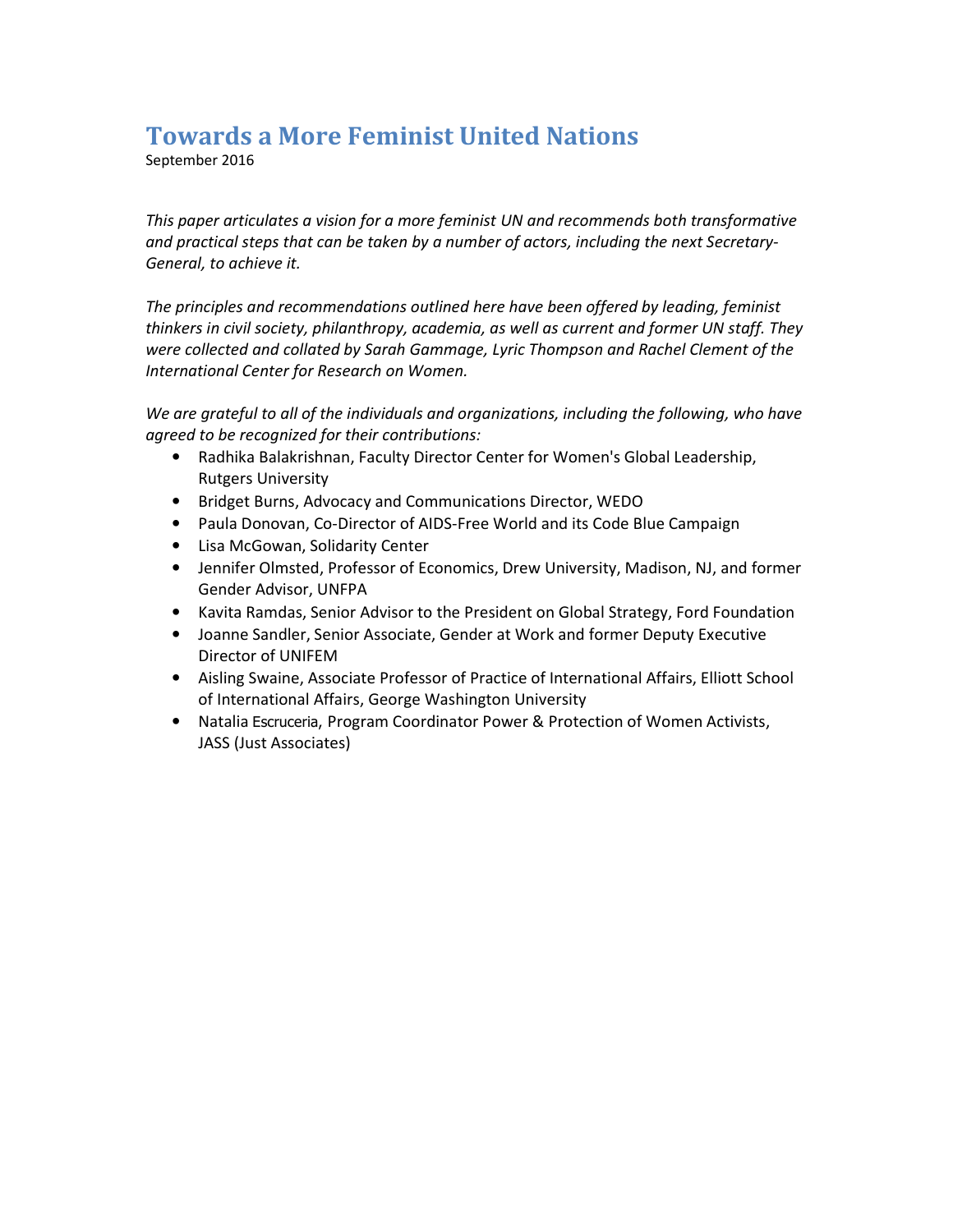# Introduction

Founded at the end of the Second World War with the explicit aim of maintaining world peace and international security and upholding respect for human rights, the preamble of the United Nations Charter explicitly affirms a "faith in fundamental human rights, in the dignity and worth of the human person, in the equal rights of men and women and of nations large and small."

Central to the human rights of all individuals, it is imperative that the UN system, its actors, and policies reflect and embrace gender equality as a fundamental human right. This commitment goes beyond language in critical cornerstone documents and into actionable deeds that embrace gender equality and the human rights of women and girls to ensure more equal representation of and by men, women, and people of all genders throughout the system itself and in the policies and practices that it upholds. This document describes concrete steps that could be taken to promote women's rights, including marginalized women such as stateless, indigenous or disabled women, and to ensure greater gender equality at the United Nations, both in its internal operations and in fulfilling its mission to promote human rights, peace and sustainable development globally.

The UN has been a crucial site for negotiation of visionary and rights-based global normative agreements that have fueled groundbreaking changes in countries worldwide, including the UN Convention on the Elimination of All Forms of Discrimination against Women (CEDAW), the Beijing Platform for Action, and Security Council Resolutions on Women, Peace and Security. One could argue that the Sustainable Development Goals (SDGs) and the process that produced this remarkable agreement suggest that the UN system has made space for the voices of "nations large and small," as mandated by the UN charter, and that a new chapter in the evolution of multilateral governance is possible. Women and girls, and other traditionally marginalized groups such as indigenous persons or the disabled, are better represented in the Global Goals and their targets than at any other time in the history of the UN.

Yet the institution that has catalyzed and facilitated these breakthrough processes to secure visionary commitments to gender equality has consistently failed to implement these commitments in its internal policies and practices, as well as in the programs that it advocates for and supports.

The occasion of selecting the  $9<sup>th</sup>$  Secretary-General has been, for the first time, increasingly and intentionally more transparent. A slate of candidates held public, televised debates to defend their platforms for leadership. Additionally, there has been unprecedented public demand for not only a female, but for a female, feminist leader. The outcry has caused many candidates to outline their own beliefs and propose strategies to recognize, protect and promote women's rights and voice as a key strategy in the larger goal of transforming all social relations that exploit, oppress or marginalize any set of people.

Given this backdrop, the global community is at a potentially critical turning point in the history of the United Nations. In the selection of new leadership, and the crafting of that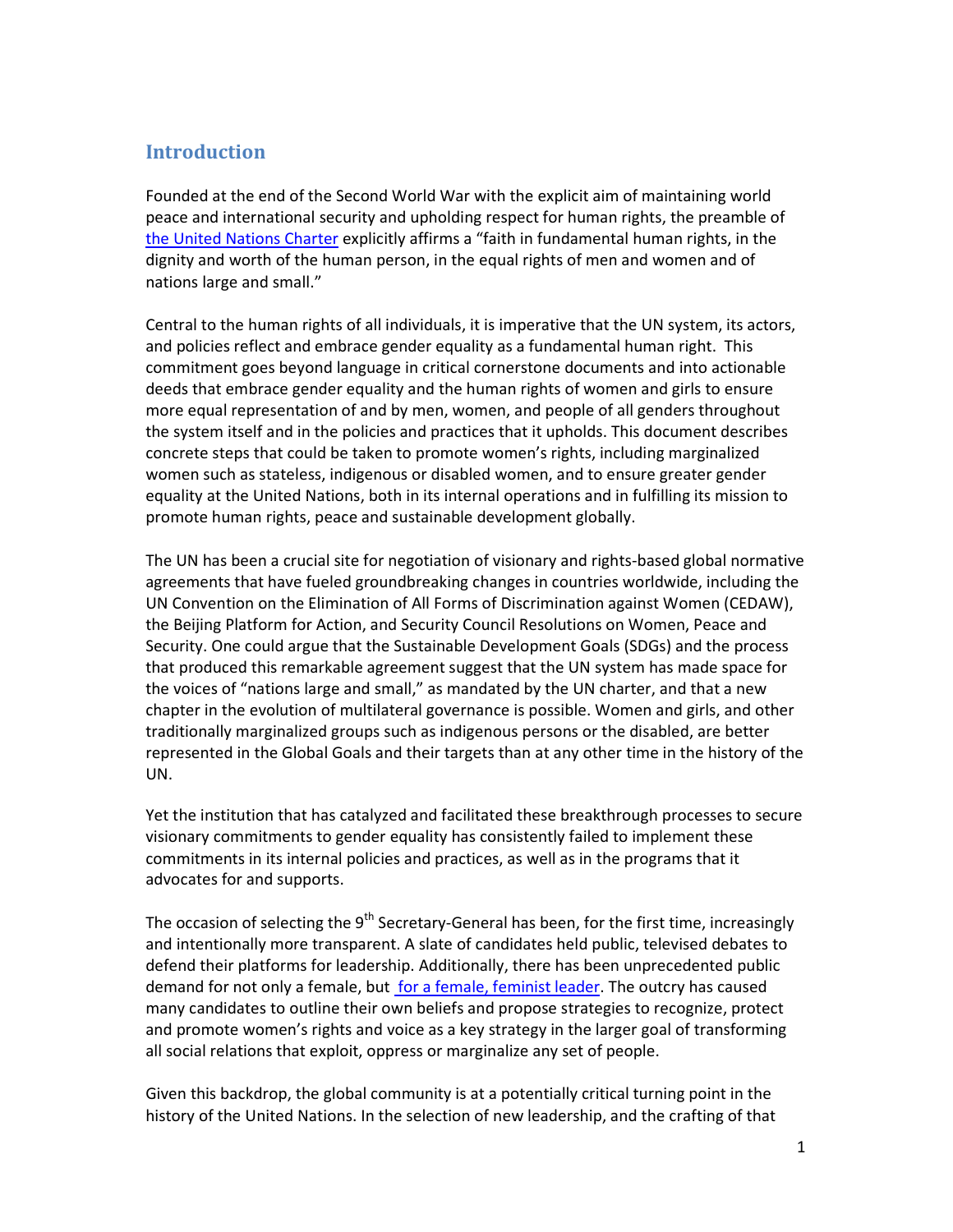new leadership's agenda, there is great opportunity to conduct a feminist analysis of existing internal and external practices and to enshrine a greater degree of accountability to gender equality globally. To fulfil the UN's human rights mandate, there is an increasingly urgent need to embrace human rights completely, and to ensure a plurality of voices in its operations and functions. The time is right and the critical conditions are in place for the realization of gender equality.

Despite this great opportunity, the race to the UN's top post looks increasingly likely to be plagued by politics-as-usual. When the UN was created, global peace and security were the main goals, and it is important to note that the original and lasting structure of the institution remains influenced by its military beginnings. Gender discrimination is one of the most pervasive forms of exploitation and subjugation in the world, and the UN is not immune to reinforcing deeply-entrenched social norms which prioritize men and traditionally male attributes in leadership. Many insiders are citing unwritten rules regarding hiring, even for this top position, based on quid-pro-quo politics, gender discrimination at all levels, and patriarchal processes that are making a female SG look unlikely, and a feminist UN seem all but impossible. Recent straw polls have shown that, despite an early strong showing of female candidates, women are the first to be voted out. This is in-line with the general hiring and promotion process across the UN, where few females are represented in high-level positions.

The world has changed profoundly since the UN was created in 1945 and since some of the earlier commitments to women's rights were agreed. True multilateralism has to include actors that do not fit traditional notions of the state or Member State of the UN, and to recognize the rights of civil society and indigenous nations to shape the discourse about peace and international collaboration. True multilateralism would also recognize the imbalance in powers and would provide an opportunity for the millions of indigenous peoples, and those oppressed by their governments, as well as the stateless, to engage in organized discourse with their governments and with the UN system itself.

There is a very real need for a shift in power away from Northern, and traditionally maledominated, Member States and voices toward a more feminist<sup>1</sup> United Nations. Since the Kofi Annan era of UN reform the three core mandates of the system – 1) human security; 2) human development; and 3) human rights – are recognized as interdependent and indivisible. All entities in the UN system are accountable for promoting the aims and goals of all three global agendas. Increasingly, there is a need for an intersectoral approach that goes beyond the current silos of development, peacekeeping, and rights, and breaks down the monopoly of particular agencies and Member States and of the Security Council, on actions and operations. With more stateless people now than after World War II, a meaningful improvement to the system would require not only moving beyond silos but moving beyond state-level representation and engagement—a la "we the peoples."

Without intentional reform, the entire UN system risks failing in its mission and reinforcing entrenched inequalities that will destabilize social and economic development, perpetuate

 $\overline{a}$ 

 $^{\text{1}}$  A note on definitions: By feminist we do not just mean women, or a pro-women agenda, but a pro-women agenda that seeks to transform power relations in a way that lifts up all people.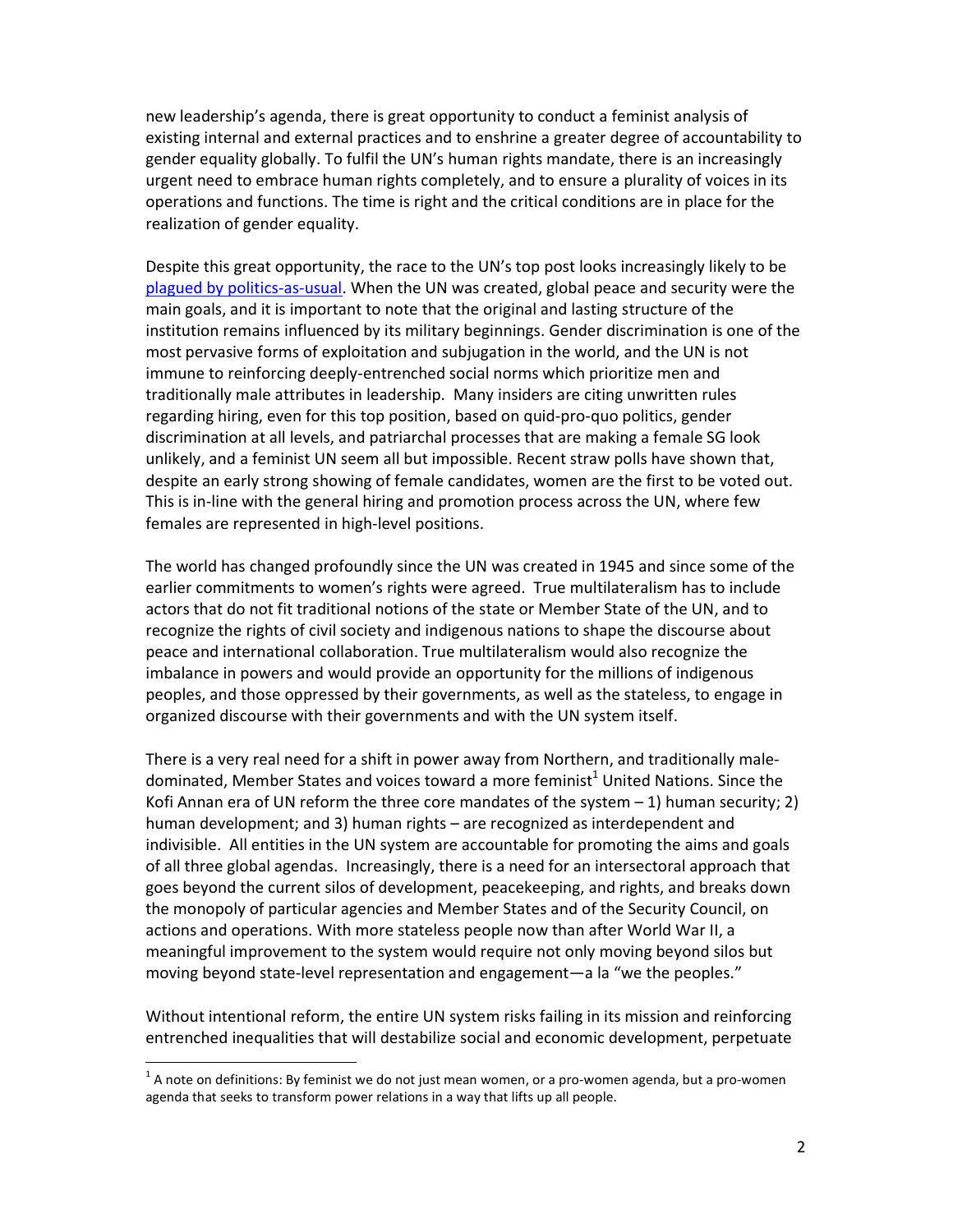ecological imbalance and continue the immiseration of millions, undermining the fulfillment of universal human rights. The UN also risks its own irrelevance and complicity in further exacerbating power asymmetries.

The following recommendations, which are directed to various levels at which reform is urgently needed, would, if implemented, begin to correct this imbalance and to foster a more feminist United Nations.

#### Recommendations:

l,

#### Level I: Secretary-General, UN Leadership and Staffing

The UN remains a mainly Northern- and male- dominated and directed institution. The gross inequality throughout its agencies and across duty stations and levels of leadership particularly at the top -- is a result of institutional recruitment, hiring, and promotional practices that ensure people of all genders, races, geographies, etc., are not represented equally, and reinforces patriarchal structures.

Despite evidence of the value of, as well as ambitious goals for, equitable representation of women at all levels of the UN, the numbers remain disheartening. At the end of 2013, just under 42% of professional and higher categories in the UN system were women—which means it took a decade for an increase in the overall representation of women by a mere 5 percentage points. Digging deeper into those figures shows that female representation in field-based appointments, which are often critical stepping stones to long-term promotion, begin as disproportionately male, thus making any promotional opportunities disproportionately available and distributed to males.

Gender parity<sup>2</sup> in UN staff is in and of itself is an issue, but unwritten and ubiquitous hiring practices undermine truly equitable representation and the implementation of the UN's own foundational documents. This is not just about jobs for women—it is about making the UN "fit for purpose" and both representative of accountable to "we, the peoples." Explicit hierarchies and observance of a chain of command also decreases transparency and impedes whistle-blowing as people are actively discouraged from going outside of chain of command and reporting problems to the ombudsmen. The values reflected in the types of behaviors that are rewarded are based on assumptions about productive and reproductive roles and the gendered division of labor.

A series of traditions and unwritten rules dictate "ownership" of specific UN entities or roles by certain Member States. In the search for the new Secretary-General, much has been made of the unwritten rule that specific regions trade off holding the SG position—with the understanding that whomever is in that position would naturally favor or better represent their home region, thus necessitating such a rotation. As this rule is not codified but is seriously followed, one can see the rationale behind many feminists calling for a female

<sup>&</sup>lt;sup>2</sup> While the primary focus of this paper concerns gender parity, as feminists we seek to transform all "isms" and power structures operating within the UN—sex and gender (including gender identity and sexual orientation), race, age, class, geography, etc.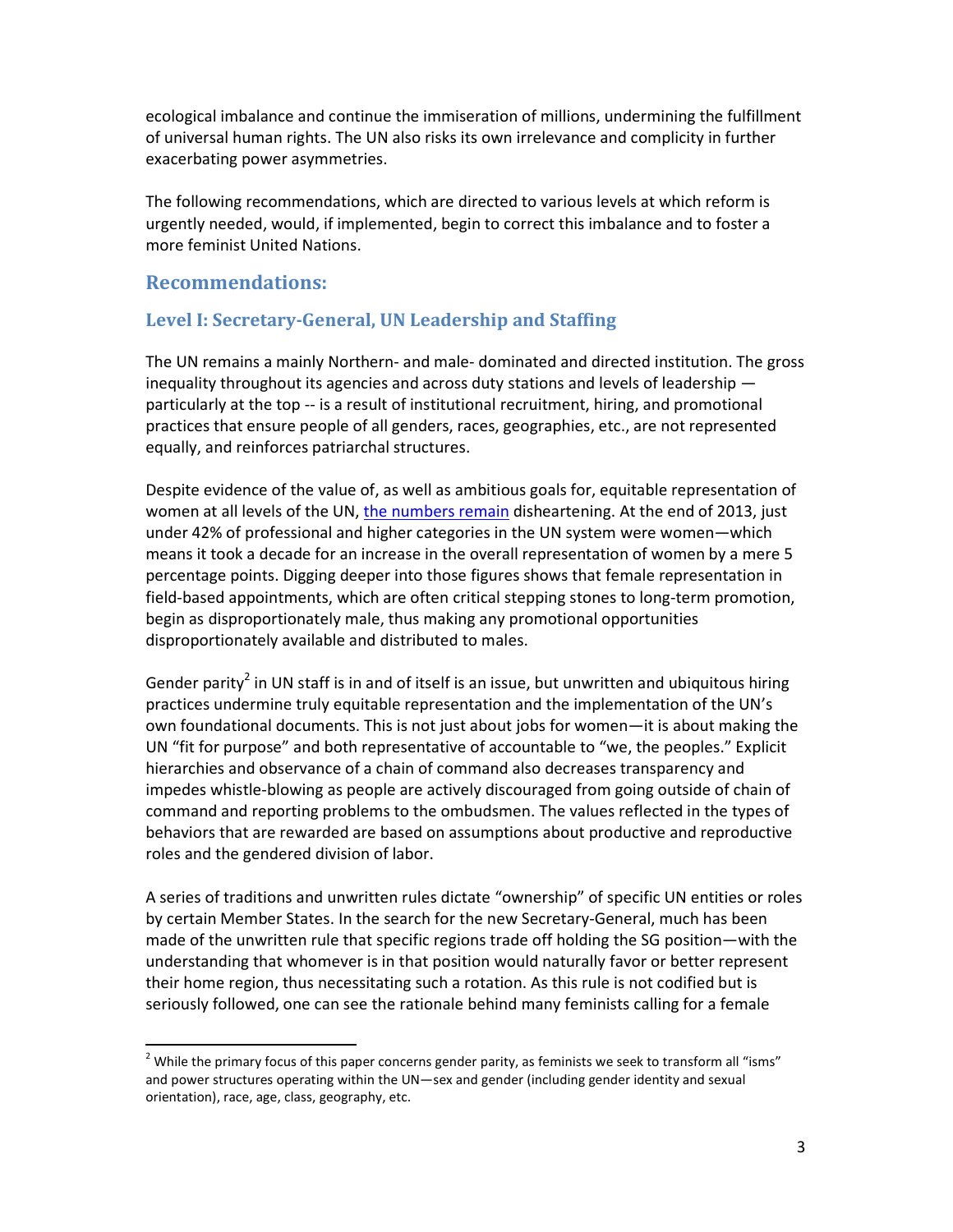SG—hoping that such a person would favor feminist ideas. In other areas, there is a sense that when a Member State contributes monetarily to a specific UN entity, they are then entitled to make staffing appointments. These practices benefit wealthier Member States, those who already typically hold positions of power within the UN, and lead to disproportionate representation throughout the system.

In sum, the current UN system is grossly unequal. People of all genders, races, ages, classes, etc. are not recruited effectively, represented equally, and given equal opportunities for advancement<sup>3</sup>. Principles of transparency and accountability are not being upheld.

To address this, we recommend the following actions by the actors outlined below:

#### To the current UN leadership, SG candidates and transition team:

- Compile existing UN policies on human rights, equality, fairness, and nondiscrimination and deliver them to the next Secretary-General, emphasizing that these are the frameworks the UN has established and that Member States have committed to, and that, consequently, need to be upheld in UN policies and practices.
- Compile a roster of senior female and feminist professionals from whom appointments can be made to achieve parity at the senior levels of UN leadership.
- Conduct a review of the ICSC gender parity strategy<sup>4</sup> to examine what actions may be taken to achieve parity in the professional ranks of the United Nations. More action may need to be taken at the regional group level, given that the international civil service does allow consideration of regional representation.
- Each of the current SG candidates should publicly commit to achieving gender parity and advancing feminist principles as part of their platforms, outlining an action plan by which they intend to do so.

#### To the new Secretary-General:

l,

- The incoming Secretary-General must ensure that the global laws, policies and standards on gender equality adopted by UN member states are the basis on which the UN system also operates. The ethics, operations and practice of the UN should mirror its own stated commitments, ideals and goals.
- Upon assumption of office, the incoming Secretary-General must publicly denounce the patriarchal and unwritten rules that perpetuate a culture within the UN system of colonialism, racism, sexism, and ageism. She or he must articulate internal processes to uncover, document, and transform this culture, setting-out time-bound goals that will be implemented in every UN agency and body, and reported on publicly.
- At the SG transition, use the opportunity of the resignation of all ASGs/USGs to achieve equal representation, beginning with gender parity at those levels.

 $^3$  Fall, Papa Louis and Yishan Zhang, Staff recruitment in United Nations system organizations: a comparative analysis and benchmarking framework: Gender balance and geographical distribution. UN, 2012.

<sup>&</sup>lt;sup>4</sup> http://icsc.un.org/resources/hrpd/hrm/ICSC\_hrm\_eng.pdf and http://icsc.un.org/rootindex.asp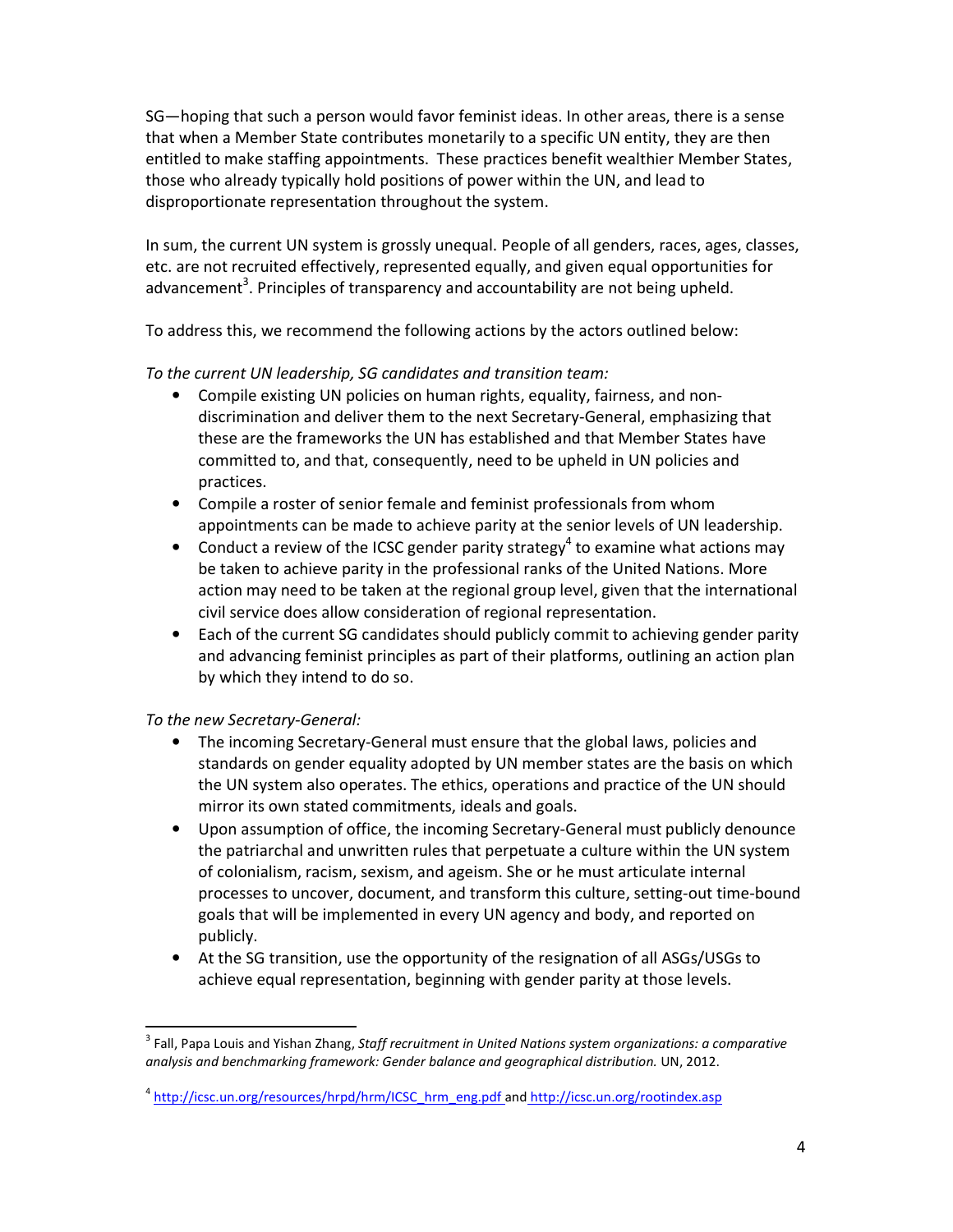- Establish gender parity in the Cabinet: the Senior Management Team, members of the Policy Committee, and in the members of the Chief Executives Board for Coordination (CEB).
- Ensure that senior appointments are not only gender equal, but also feminist by documenting the "feminist credentials" in the Executive Office of the SG (in particular the Deputy Secretary-General, the Chief of Staff, the Spokesperson, the chief Speechwriter, the Political Advisor and the members of the Senior Appointments Unit).
- Set out an ambitious 100-day agenda, leading to a full-fledged women's rights agenda for the SG, based on UN policies of human rights, equality, fairness and nondiscrimination, which must be reported on to the public on an annual basis.
- Publicly support agencies that create internal processes to uncover, articulate, and transform the culture that perpetuates colonialism, racism, sexism, and ageism.
- Direct the SG's Senior Management Team to annually commission a rapid review of women's rights by women's rights advocates from inside and outside of the system. The Secretary-General must receive and respond to a verbal presentation of the annual results of that review.
- Actively work to break down internal silos by mandating and incentivizing increased collaboration across agencies, both by supervisors and also in HR processes (360 reviews, etc).
- Institute universal Gender SWAPs (UN System-wide Action Plan on Gender Equality and the Empowerment of Women)<sup>5</sup> for all UN agencies and bodies, including the 5<sup>th</sup> Committee, and make that data publicly available on a central platform.
- Request sex-disaggregated information on critical decisions such as hiring for senior positions, as well as gender budgeting throughout the UN system.
- Request that all Human Rights Rapporteurs address and report on issues of women's rights within their missions. This includes not only utilizing sex-disaggregated data, but also ensuring a core focus on women's human rights issues within their focus areas.
- Set out intentions and a timeline for a Fifth World Conference on Women.
- The new SG should mandate consistent definitions on topics such as unpaid care, child marriage, sex work, gender-based violence, and trafficking and these definitions should be consistently implemented in programming and across the agencies. Most of these issues are addressed in programming guidelines related to implementation of human rights treaties but there should be a technical review of definitions across agencies conducted by UN Women.

#### To UN agencies:

l,

• Pledge to be accountable to the aspirations for genuine equality manifested in conventions such as CEDAW, CERD, CESCR and ICPPR. State parties are legally bound

<sup>&</sup>lt;sup>5</sup> In early 2012, the United Nations agreed on the landmark UN System-wide Action Plan on Gender Equality and the Empowerment of Women, or UN-SWAP, to implement the gender equality policy of its highest executive body, the UN Chief Executives Board, chaired by the Secretary-General. Spearheaded by UN Women, the UN-SWAP for the first time assigns common performance standards for the gender-related work of all UN entities, ensuring greater coherence and accountability. - See more at: http://www.unwomen.org/en/how-wework/un-system-coordination/promoting-un-accountability#sthash.Rd75S5O6.dpuf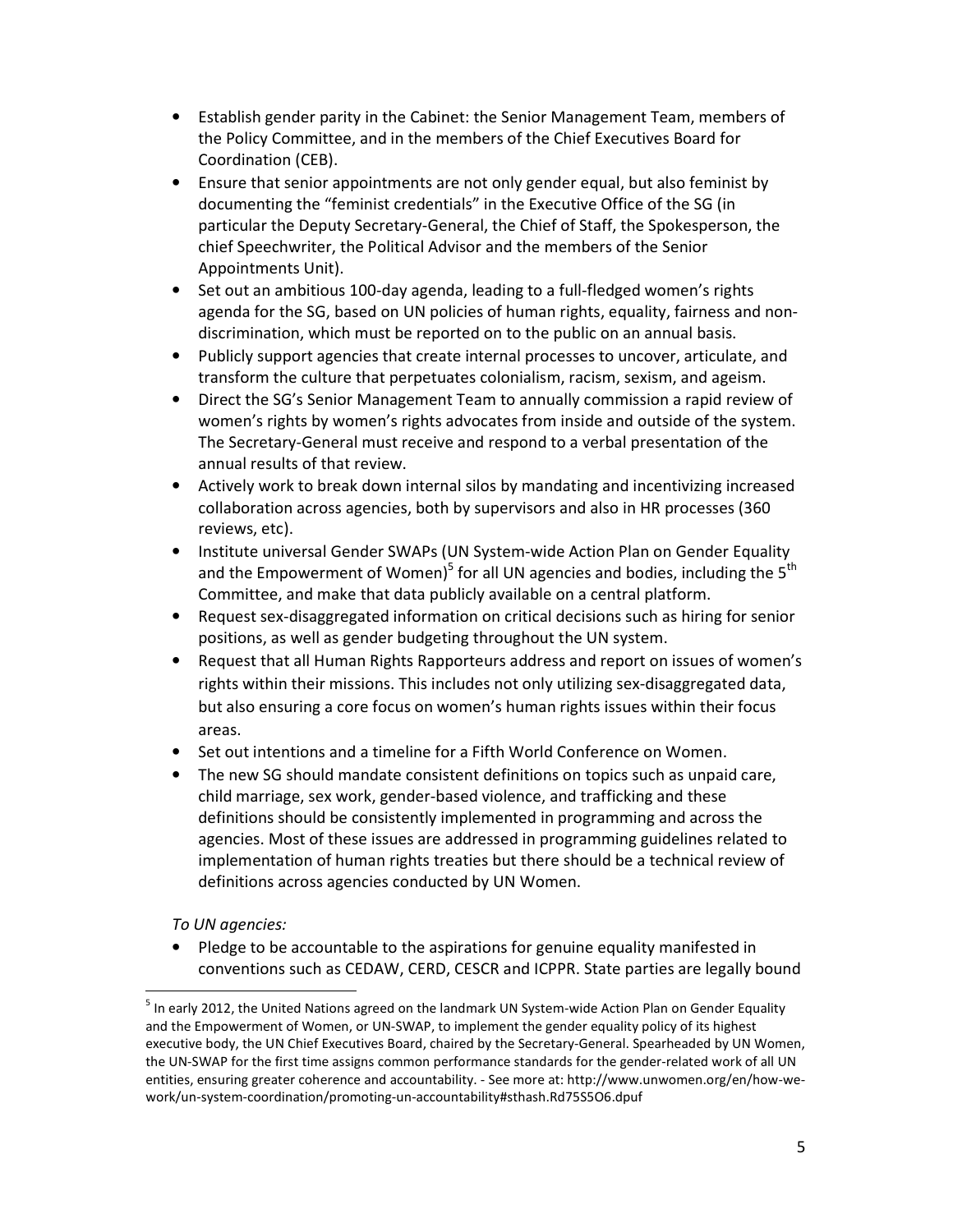by these treaties and UN agencies are mandated to support them in taking actions to protect and fulfill the specific obligations outlined within them. The executive boards of the UN funds, programs and agencies must take concrete steps to encourage such efforts and promote accountability for member states.

- System-wide, televise meetings and open them to civil society participation, inperson as well as via skype or other technological mechanisms. Civil society can submit ideas and questions in advance of meetings and tune in to board meetings on UN TV. Funds, Programs and Agencies should also have one board meeting per year that allows in-person and full civil society participation.
- Meetings between governments and UN country teams should be made publicly available, including the workshops and conferences where country programmes are negotiated. Currently the country programs and cooperation agreements are public record and the process leading up to these programmes and agreements should be as well.
- For instance, leadership at UNDP has publicly stated that it is the is the most transparent UN agency, and that developing countries have a right to know how development funding is being used in their countries (although there is still much work to be done). As the largest development agency of the UN, UNDP does have the potential to model and support system-wide transparency by:
	- o Agreeing to open key meetings to civil society through in-person participation, television and/or livestream, and to allow opportunity for civil society comment/participation.
	- o Publishing who is funding which senior staff positions (P5 and above) and how much of its budget is being spent on gender programming, and by encouraging other UN agencies should follow suit.
	- o Publicly reporting on how much UNDP money actually helps women, and stating by what criteria.
- Require UN budgets and hiring reports to contain sex disaggregated data.
- Institute a system-wide Freedom of Information Policy that would allow civil society to request access to that sex disaggregated hiring data as well as SWAP reports and archived recordings of open meetings.
- Encourage equitable hiring practices by publishing how many candidates were considered for P5 positions and above, including a breakdown by gender and other.
- Institute temporary special measures to achieve parity at the levels where it has been most elusive (P5 and above).
- Implement feminist HR and staffing reforms, to include: gender-equitable hiring practices, flexible working hours, realistic expectations of work hours and work-life balance, paid family leave for people of all genders, and zero tolerance for sexual harassment and other forms of gender-based violence at work, among others.
- Institute policies to protect whistleblowers who denounce unequal hiring and promotion practices, sexual harassment, and gender discrimination broadly, as well as member state holding of staff positions.
- Implement 360 degree reviews of all staff in all agencies and allow staff to sue for unfair dismissal as it relates to the above practices, which reinforce patriarchal and colonialist norms.
- Create employment pathways that do not reinforce the unwritten rules that frequently rely on working at non-family duty stations, which disproportionately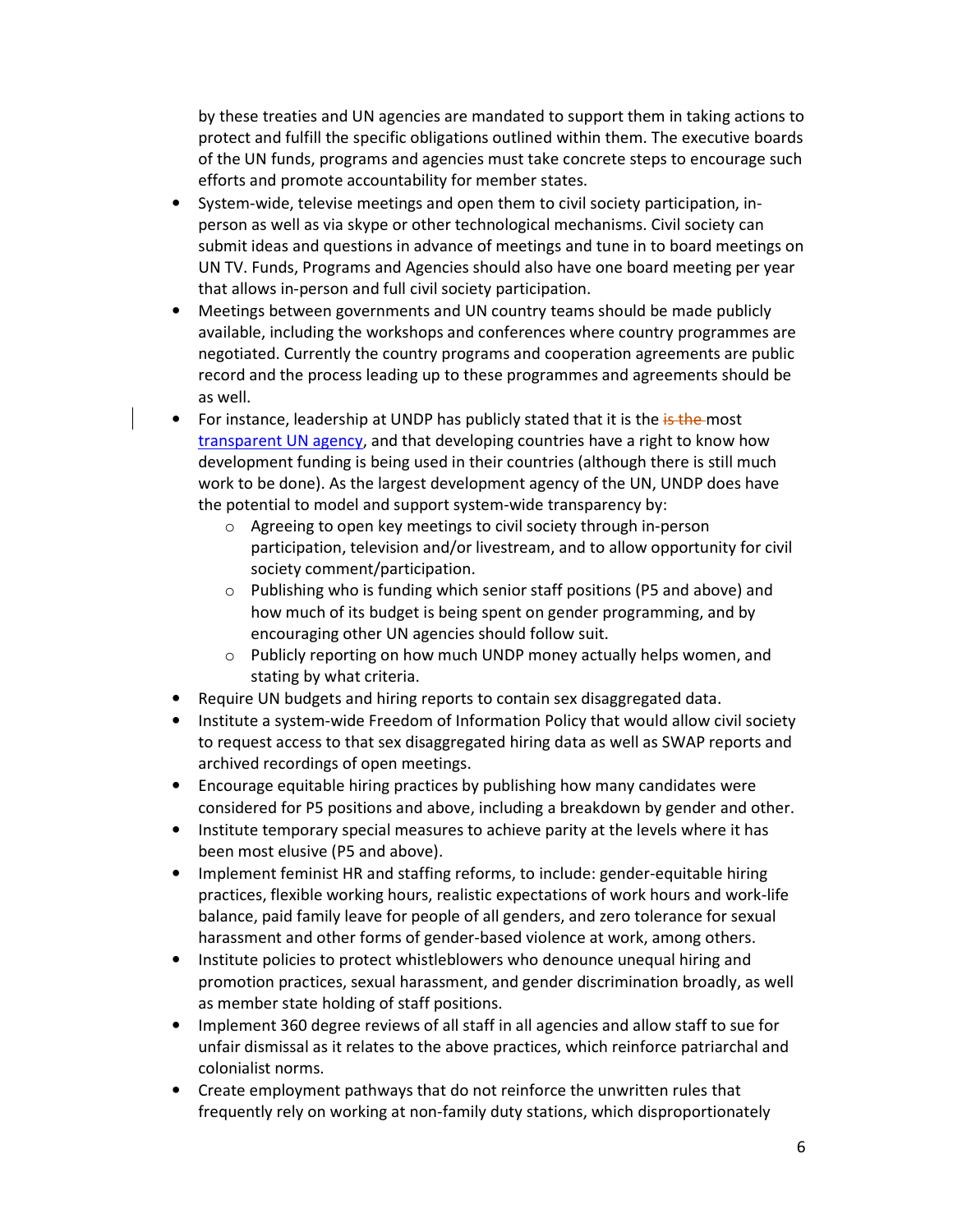preference men. This could include providing for short-term rotations in hardship areas with full compensation for childcare at home in order to accommodate those with children who wish to perform short-term assignments but need support for children who will remain at home.

#### Level II: Financing for Gender Equality

 $\overline{a}$ 

Insufficient funds are committed to gender equality in both programming by UN agencies, as well as within internal system operations and processes. UN Women never received the full \$1bn budget that activists initially campaigned for.<sup>6</sup> It should; however this is not to imply that all gender equality efforts should be siloed at UN Women—to the contrary, these efforts are best managed when mainstreamed and given direct attention. Other agencies can and should also play a role: They have larger budgets, but do not invest at the levels needed to achieve gender equality and uphold the rights of women and girls everywhere, nor do they empower the gender advisors they do have to participate in key decisions and processes. What funds do exist for gender equality are too often compromised by their origins or structure. We are concerned by the over-earmarking of funds and by the growing influence of private (both corporate and private foundation) funds in the UN system, yet also recognize that these represent possible funding sources for gender equality and cannot be dismissed out-of-hand in the current system. We therefore recommend that the UN:

- Commit to full transparency by publishing funding sources for all agencies, positions and programs, and, furthermore, commit to system-wide gender budgeting.
- The Secretary-General, in collaboration with UN Women, should convene a High Level Panel on Financing Gender Equality that, annually, analyzes and presents the state of financing for women's rights and gender equality within the UN system, in countries worldwide and across philanthropic sectors. The Panel should include feminist economists, experts in gender-responsive budgeting, Ministers of Finance and Gender Equality, and representatives of civil society organizations (especially those from the most excluded groups). This Panel could report to the CSW and the CSW could develop resolutions – based on evidence – to strengthen the amounts and nature of financing available in different sectors, countries and communities.
- Ensure that at least 30% of current spending is dedicated to women's rights programming and gender mainstreaming throughout the system. For agencies participating in the Gender SWAP, existing targets should be published and agencies should publicly report back on whether they have met them. For bodies and agencies that have avoided gender marker use, such as DPKO and DPA, new targets must be set, published and reported against.
- Increase funding for UN Women to US\$ 1 billion, both by encouraging member state contributions and by pulling from the core general fund, to ensure that it is able to fulfill its mandate. UN Women should also activate its national committees in private fundraising efforts, being careful not to cannibalize donations to feminist and women's rights organizations in civil society.

<sup>6</sup> http://www2.unwomen.org/~/media/headquarters/attachments/sections/executive%20board/2015/ibs/eb-2015-ib2eb-draft-integratedbudget2016-2017-pdf-en.pdf?v=1&d=20150513T223636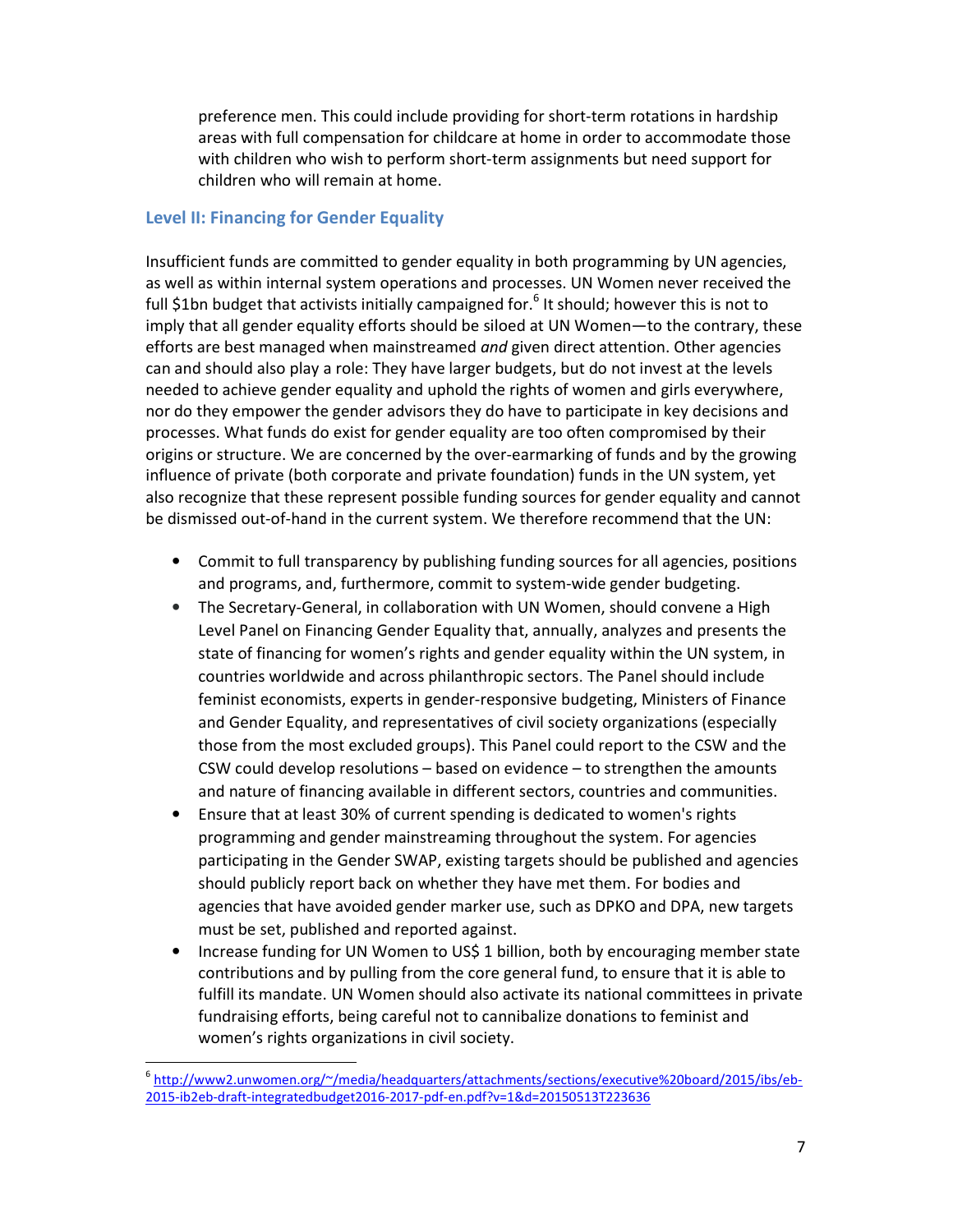- Increase funding for gender equality efforts of all other agencies, both by encouraging member state contributions and by pulling from the core general fund.
- Promote greater transparency in spending by publishing how much the UN spends on key activities such as peacekeeping, with clear references to those amounts dedicated to gender equality, gender mainstreaming, economic policy, and to address the particular challenges faced by women in war, for example.
- Once published, reorient spending to ensure that a substantial amount of what was spent on peacekeeping and peace operations is designated to support women's' participation and justice for women, as well as economic recovery to ensure women´s economic activities and livelihoods are sustained and that women engage in peace-building and reconstruction, thereby wresting meaningful political power in post-conflict and fragile states.
- The General Assembly should pass a resolution committing Member States to separate their funding decisions from hiring practices and committing them to hold the UN accountable for modelling gender equality in hiring and promotions. A peerreview or independent audit should be published annually to ensure compliance.
- The General Assembly should mandate a gender analysis of the  $5<sup>th</sup>$  Committee. to include both membership and funding priorities.
- Combat the de facto "ownership" of certain agencies and positions by certain Member States or private donors by making those contributions public. While some organizations, such as the World Food Program, do publish contributions by donor governments, but all private donations are grouped together and should be disaggregated by type of funding source UN where agency leadership is correlated to Member State contributions must be decoupled.
	- $\circ$  Encourage more member states to contribute to the general fund rather than earmarking their contributions to address this ownership issue.
	- $\circ$  Publish contributions by private (corporate and foundation) funders, and/or provide agencies a mechanism to "scrub" those funds by channeling them through national committees or other funding mechanisms that could pool contributions and diminish donor control.
- Develop a pool of Member States willing to drop quid-pro-quo hiring practices in return for funding and stand by agencies that agree to make reforms.
	- o As an interim step, UN entities should publicly list on their websites and in reports which countries provided funding but required the hiring of their country nationals in return.
	- o Secondments must be made public in order to separate attempts to influence direct UN hires and secondments, which are temporary and may actually be an indirect way of increasing funds funnelled into agencies, even if there is a concern that these may be linked to influence as well.
- Create binding regulations around constructive engagement of the private sector (corporate as well as philanthropic) at the UN
	- o Publish how much private sector organizations are funding UN agencies and activities, and report on the impacts of that funding, including as a percentage of total funds going to that activity.
	- o Develop guidelines such as those that require that, for every donation a private foundation gives for women's rights at the UN, a similar sum should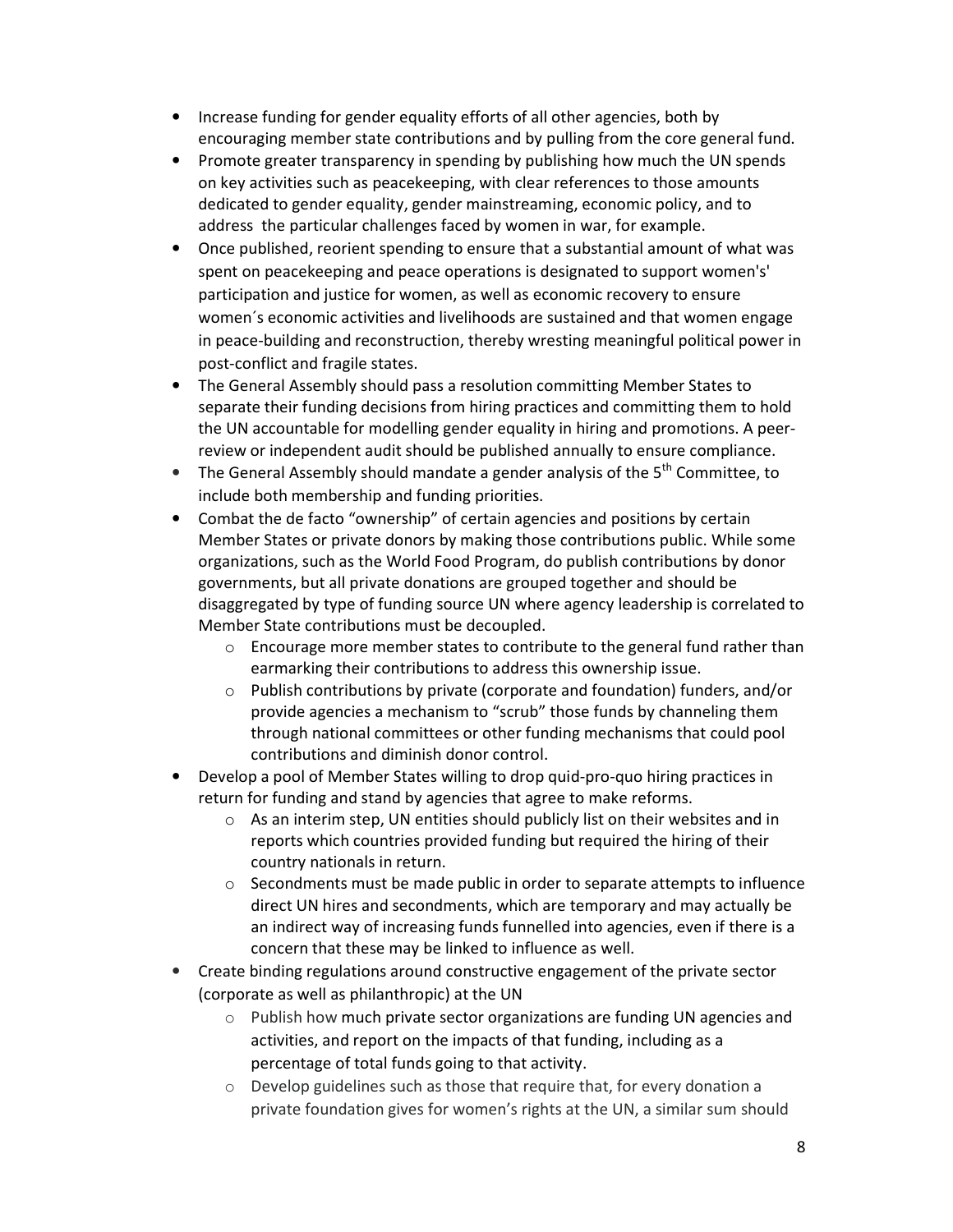be directed towards direct support for feminist and women's rights organizations in civil society (see AWID report series, Where is the Money for Women's Rights?).

 $\circ$  Convene a donor conversation for foundations interested in funding a more feminist UN to discuss these and other recommendations.

## Level III: UN Women, the Commission on the Status of Women and UN Women´s Role in Gender Mainstreaming throughout the UN System

Since its founding in 2010, UN Women has been consistently underfunded (see above) and thwarted in its mandate. We must recognize that supporting gender equality is a political endeavor that requires structural change and the redress of entrenched inequalities. This goes against the status quo and challenges existing powers. Without sufficient support, UN Women has been gravely limited in its ability to seek and require greater gender equality from within the system and in fulfilling its normative, programmatic and coordination roles. While we recognize that it is inherently unfair to single out UN Women as the only entity responsible for modeling feminist leadership, equality and transparency, we encourage the following steps to improve UN Women's operations and impact, with the goal that it can and will be a model for other agencies and bodies to follow suit:

- UN Women should ensure that human rights including worker rights -- are central to its mandate, programming and modes of operation. Rights should feature more visibly in UN Women's website and institutional messaging. As it currently stands in UN Women´s own definition, rights are noticeably absent: "UN Women is the UN organization dedicated to gender equality and the empowerment of women. A global champion for women and girls, UN Women was established to accelerate progress on meeting their needs worldwide."<sup>7</sup> This will complement, not replace, women's rights efforts that have traditionally been—and should remain—housed under the OHCHR (CEDAW, etc).
- In order to reduce the role of the private sector in driving UN Women´s programming, UN women should establish and convene a plural advisory council that allows for rotating representatives of civil society, unions, and the private sector to engage directly with UN Women and each other in support of UN Women´s mandate.
- UN Women should make gender expertise an employment requirement for all technical positions. All agencies should require a gender training, much like the mandatory security training, via a certificate program such as the ICSC or UN Women e-learning platforms.
- UN Women should model requests for transparency and a feminist approach to leadership by televising town hall meetings and other important plenaries where its mission and mandate are discussed.
- UN Women should support a critical, feminist analysis of some key issues that remain obscured and sidelined in the system. Among these is the need to consider a

l,

<sup>&</sup>lt;sup>7</sup> See http://www.unwomen.org/en/about-us. Accessed August 28, 2016.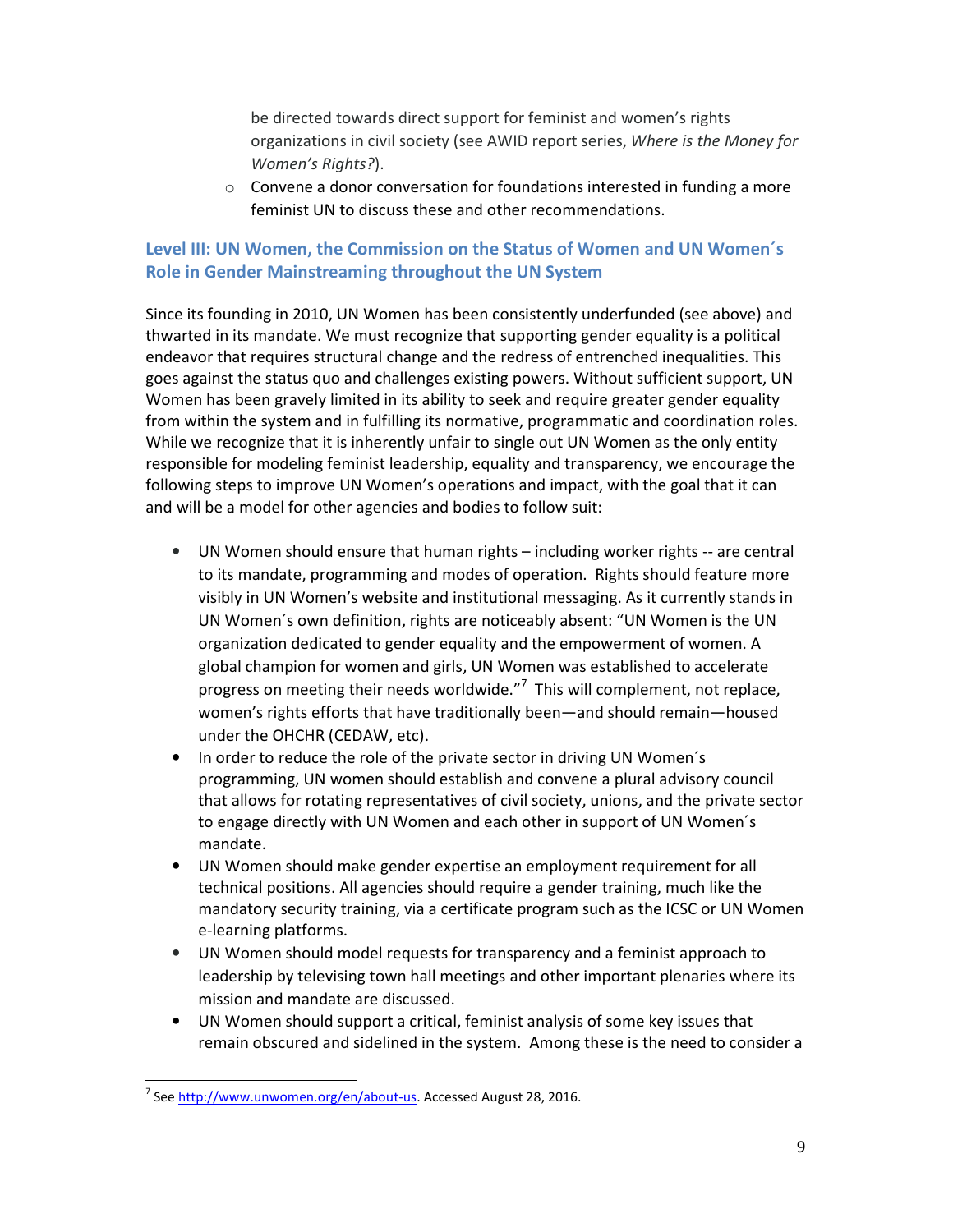broad array of worker rights for all types of work and their link to women's empowerment, agency, and voice, as well as to concrete advancement in women's status and material conditions.

- CSW should be a platform to make high-level recommendations that could actually secure change. It should be used as a forum to hold states accountable to their commitments to gender equality. One way to increase the likelihood that CSW meets these aspirations it to hold a plenary that enables representatives of civil society to engage directly with their member states. CSW should also publicize its complaints procedures more and have interactive hearings with civil society on the implementation of past resolutions.
- CSW should be held in rotating locations starting in the Global South, with countries or regions taking turns hosting.
	- o This will help to address, to some extent, the problem of the privileging of elite voices, and oft-funded voices, whether elite or not. Holding CSW in different countries will produce greater interest in the negotiations, and possibly greater exposure of the tactics of conservative groups in seeking to impede the fulfillment of commitments to upholding women's rights and gender equality. This could trigger stronger engagement at regional levels by women's organizations seeking to defend women's rights. In making this change, however, some thought should be given to how we preserve the visibility of women's rights and the CSW at the GA power center in New York.
	- o Regional bodies: Every regional organization (AU, OAS, ASEAN, etc.) has a commission or body on the status of women. The UN Regional Economic Commissions also review the status of women. The capacity of these regional commissions on women/gender should be strengthened so that they can more forcefully forge consensus at the regional level and reflect that consensus when they bring their regional concerns to the CSW.

## Level IV: Gender Equality and the SDGs

The SDGs represent the single largest opportunity to both focus concerted effort on achieving gender equality and to mainstream a focus on gender across global, sustainable development efforts. However, the Goals currently lack a meaningful accountability framework and are in danger of losing or watering down their focus on gender. As such the UN must:

- Support grassroots, rights-based movements and protect civil society spaces in member states through explicitly engaging with them.
- Link the SDGs and their targets to CEDAW to enable a feminist accountability framework where member states must report on their progress and can be challenged by civil society.
	- o Support more effective shadow reporting by CSOs to ensure full citizen oversight of SDG claims.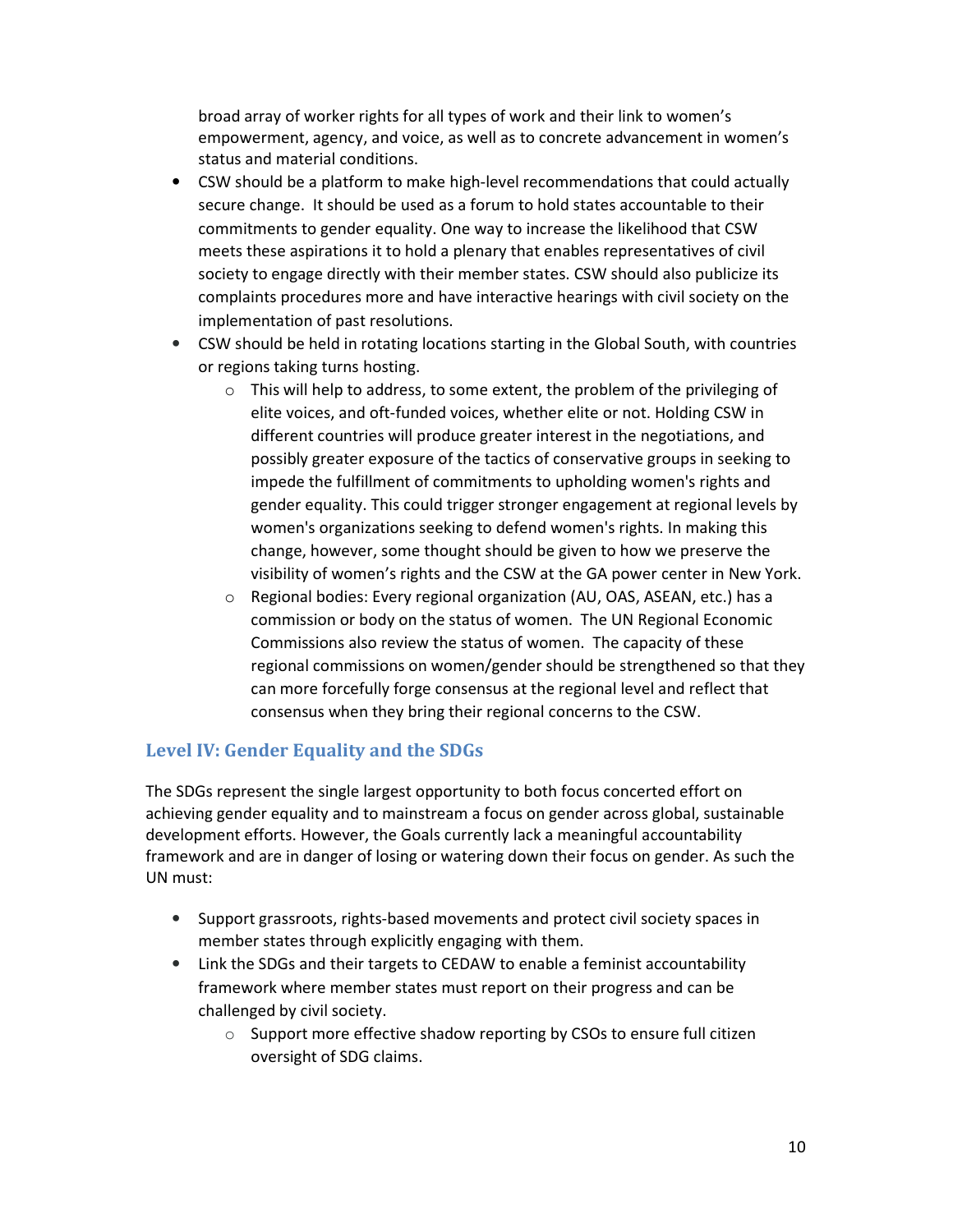- $\circ$  Protect the stand-alone gender goal (5) and ensure gender mainstreaming throughout all other goals, including throughout the measurement framework.
- Ensure that gender equality and women's human rights is a cross-cutting theme in all related forums and discussions for follow up and review of the 2030 Agenda and the SDGs, including the High Level Political Forum, which should include shadow reporting.
- Provide guidelines and support to countries to ensure that women's civil society and feminist organizations can play an active role in implementation of the 2030 Agenda at all levels.
- Link the SDGs with the implementation of the Beijing Declaration and Platform for Action and ensure that the CSW has a clear mandate to oversee implementation of the Agenda.

## Level V: Women, Peace and Security

Increasingly more of the UN budget is being dedicated to peace and security concerns<sup>8</sup>, and peacekeeping has become increasingly militarized.<sup>9</sup> The system does not incentivize peace; it incentivizes conflict and privileges those nations that produce and sell weaponry.<sup>10</sup> Gender equality has yet to be mainstreamed effectively in peace-keeping and transitional justice missions<sup>11</sup> and gender expertise is not valued throughout humanitarian and peacekeeping personnel and processes. To ensure sustainable peace, women must recognized as more than victims of conflict and be recognized as agents of change, whose voice at the negotiating table should be actively sought and funded as part of all commitments to peace and security processes. Therefore:

- UN Women should be required, and funded, to be part of all political affairs and peacekeeping mandates and operations.
	- o The Global Study on 1325, undertaken during 2015, generated important findings. Yet one recommendation, also reflected in resolution 2242 (for greater integration of UN Women in supporting peace operations missions) has been effectively ignored. Moreover, unlike the other two studies (High Level Independent Panel on Peace Operations and the SG Report on the Future of UN Peace Operations), which were provided with dedicated staffing and resources for their review processes, no institutional staffing or resources were provided for UN Women to lead the secretariat for the study, delaying the process for many months while resources were mobilized. The lack of funding for their meaningful participation underscores the unequal terrain on which UN Women must engage with other agencies, and must be immediately addressed.

l,

<sup>&</sup>lt;sup>8</sup> http://wilpf.org/how-to-movethemoney-from-war-to-peace-reflections-on-women-peace-andsecurity-financing-workshop-and-side-event/

<sup>9</sup> https://sites.tufts.edu/reinventingpeace/2015/08/03/the-future-of-african-peacekeeping-missions-a-shiftfrom-a-militarized-approach/

<sup>&</sup>lt;sup>10</sup> https://jhupbooks.press.jhu.edu/content/myth-democratic-peacekeeper

<sup>11</sup> http://www.un.org/ga/search/view\_doc.asp?symbol=A/70/714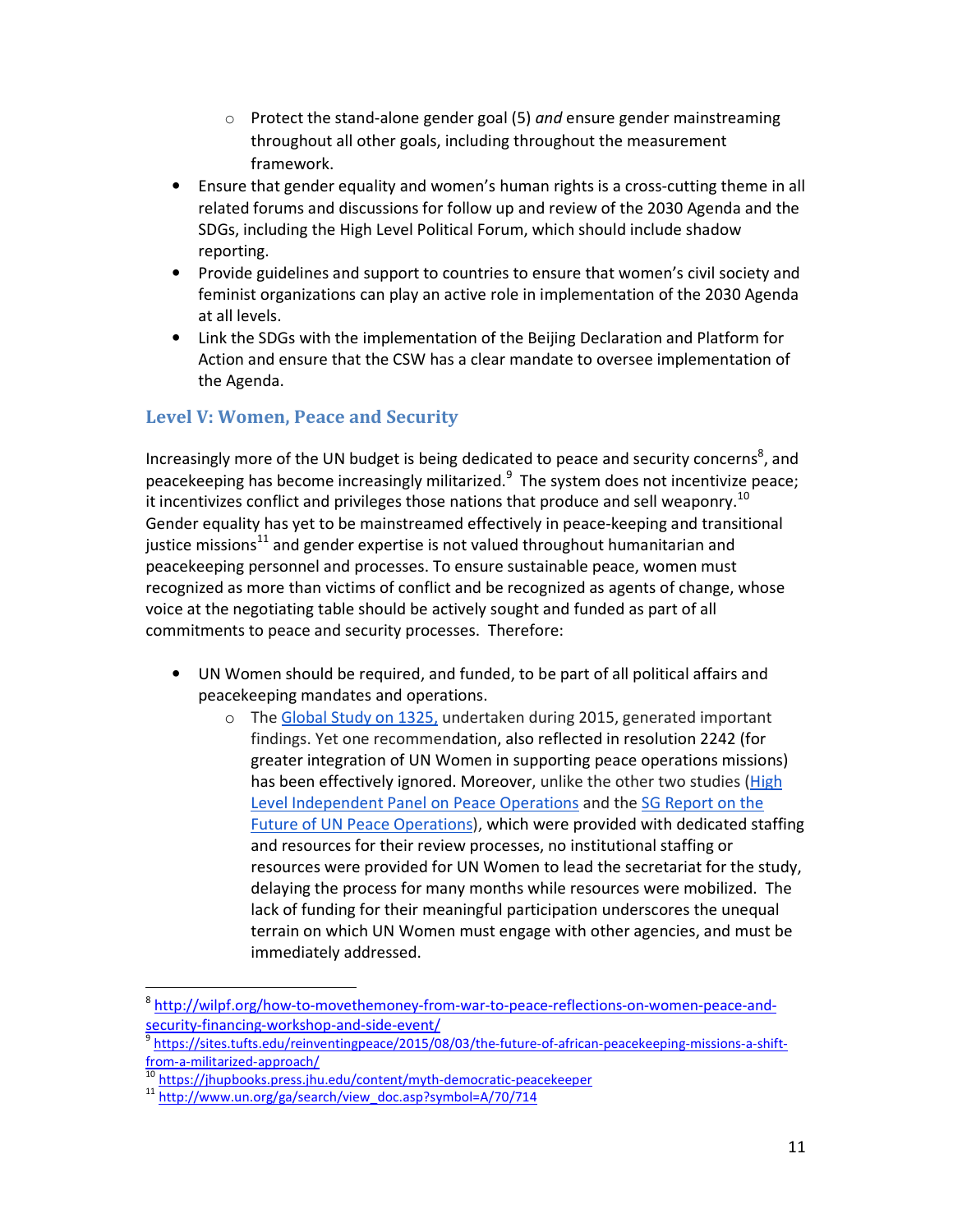- There are currently very few women on the rosters of proposed peace process personnel and peace-keeping missions. Member states should be required to nominate 50% women for positions in peace negotiations and peace-keeping missions.
- GBV, sexual harassment, and other human rights abuses by UN Peacekeepers<sup>12</sup> and high-level UN leaders must be brought to light and prosecuted in situ (see below).

## Level VI: Ending Violence, Exploitation and Abuse in the U.N. System

Violence, exploitation and abuse go well beyond the realm of peace and security in the UN system. Gender-based violence, sexual exploitation and abuse have been poorly addressed throughout the system, including when perpetrated by and against UN staff, as well as in its programmatic and operational activities. There has been public outcry about the abuse by UN personnel of women and girls in host countries, which is met with impunity. Similarly, there is little confidence in the current internal justice systems of the United Nations, as the wheels of justice move very slowly and favor perpetrators. In the absence of a robust, efficient, credible and fair justice process, UN staff members – particularly women who are junior and administrative staff and gender non-conforming staff members – are left in the same kinds of vulnerable situations that the UN is supposed to help countries change.

To address this, the UN must urgently:

- Immediately institute/update and enforce a zero tolerance policy for all acts of violence, not only sexual exploitation and abuse, $^{13}$  committed by any UN staff, peacekeepers, etc.
- The new SG should hold a town-hall meeting with UN staff to publicize the policy and articulate enforcement and accountability measures (e.g., there should be specialized courts in each country where those acts of violence are investigated, tried and held to account).
- Ensure senior leadership is fully on board with the zero tolerance policy so that they both enforce it and model good behavior. Senior leaders who fail to take action on or who cover up GBV in their organizations or teams should be sanctioned.
- Introduce performance monitoring for officers that is linked to the zero tolerance policy and show swift action in the face of any allegations.
- Immediately institute a global commission of inquiry, rooted in the view of, and answerable to the people who have been abused. The primary investment of a new strategy has to be on protection and reparations for those abused. Reporting arrangements for victims on the ground have to be made easy and safe. Personnelcontributing countries must provide reparations. Any allegations of abuse need to be investigated immediately and tried in the country where the abuse happened. The

1

<sup>12</sup> http://www.un.org/en/peacekeeping/issues/cdu 13

https://cdu.unlb.org/Statistics/AllegationsbyCategoryofPersonnelSexualExploitationandAbuse/AllegationsforAl lCategoriesofPersonnelPerYearSexualExploitationandAbuse.aspx